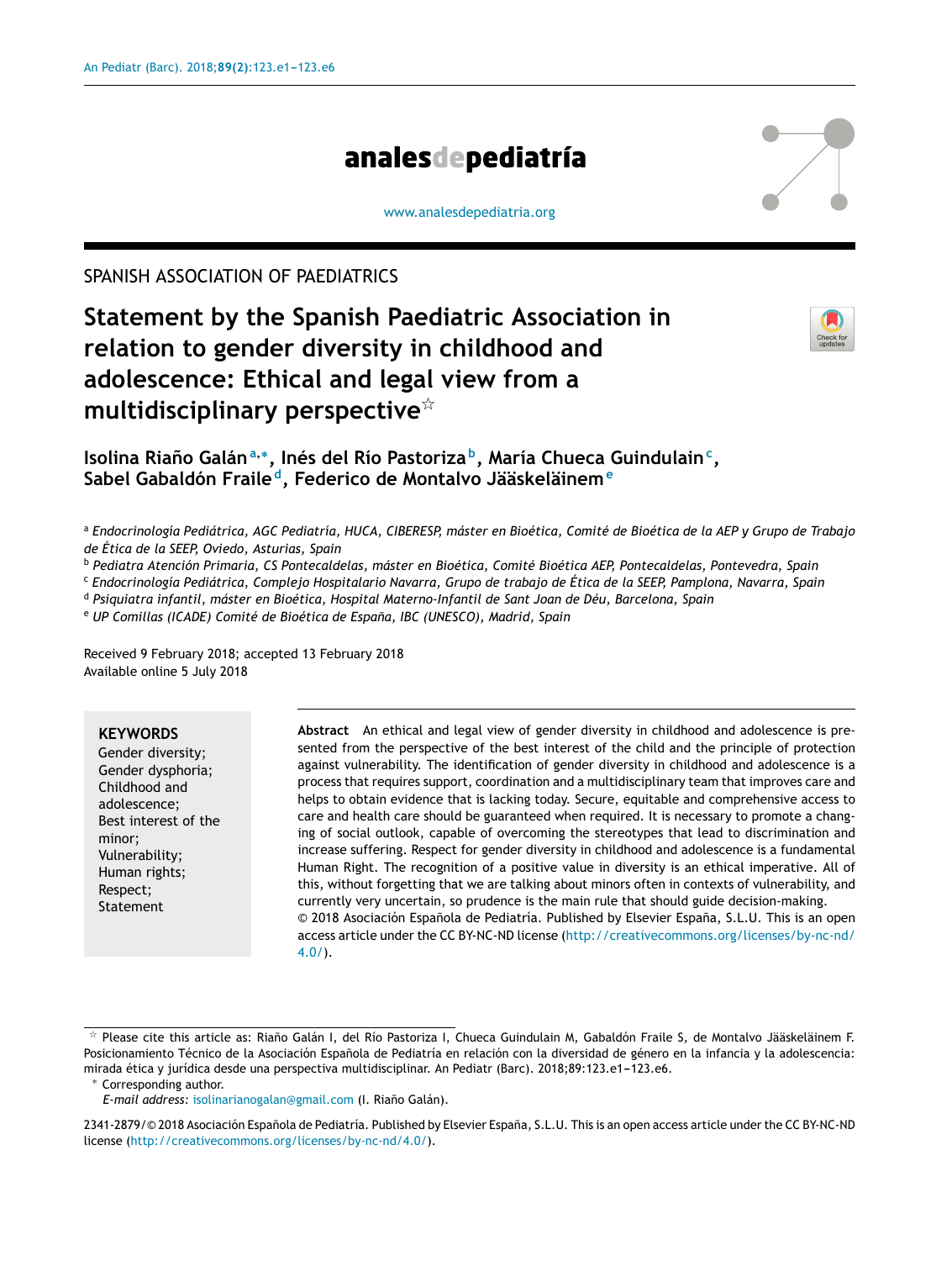**PALABRAS CLAVE**

Diversidad de género; Disforia de género; Infancia y adolescencia; Interés superior del menor; Vulnerabilidad; Derechos humanos; Respeto; Posicionamiento

#### **Posicionamiento Técnico de la Asociación Espanola ˜ de Pediatría en relación con la diversidad de género en la infancia y la adolescencia: mirada ética y jurídica desde una perspectiva multidisciplinar**

**Resumen** Se realiza una mirada ética y jurídica de la diversidad de género en la infancia y la adolescencia desde la perspectiva del interés superior del menor y del principio de protección frente a la vulnerabilidad. La identificación de la diversidad de género en la infancia y la adolescencia es un proceso que además de acompañamiento exige coordinación y trabajo multidisciplinar que mejore la atención y ayude a obtener mayores evidencias que, a día de hoy, faltan. Se ha de garantizar el acceso seguro, equitativo e integral a cuidados y atención sanitaria en caso de que lo precisen. Es necesario promover un cambio de mirada social, capaz de superar los estereotipos que suponen discriminación y aumentan el sufrimiento. El respeto a la diversidad de género en la infancia y la adolescencia es un derecho humano fundamental. El reconocimiento de un valor positivo en la diversidad constituye un imperativo ético. Todo ello sin olvidar que hablamos de menores en contextos en muchas ocasiones de vulnerabilidad y actualmente de mucha incertidumbre, por lo que la prudencia es la regla principal que ha de guiar la toma de decisiones.

 $© 2018 Asociación Española de Pediatría. Publicado por Elsevier España, S.L.U. Este es un$ artículo Open Access bajo la licencia CC BY-NC-ND ([http://creativecommons.org/licenses/by](http://creativecommons.org/licenses/by-nc-nd/4.0/)[nc-nd/4.0/\)](http://creativecommons.org/licenses/by-nc-nd/4.0/).

### **Introduction**

This document, developed by a multidisciplinary group of experts (a primary care paediatrician, paediatric endocrinologists, a child psychologist, members of Boards of Ethics of the Asociación Española de Pediatría [Spanish Association of Paediatrics, AEP] and the Sociedad Española de Endocrinología Pediátrica [Spanish Society of Paediatric Endocrinology, SEEP], and a jurist), aims at presenting a positive perspective on gender diversity in childhood and adolescence with a double aim. First, and as regards health professionals, to promote, where needed, greater quality and compassion in health care delivery through the pursuit of professional excellence and, second, as regards society, to promote the recognition of gender diversity as an essential human right, in an attempt to eradicate the transphobic attitudes that generate a great deal of suffering and to raise awareness on the positive aspects of diversity, dispelling false stereotypes and acknowledging that each human life is a unique, personal and inalienable project that the individual is entitled to configure. We also need to remember that all these aspects are discussed in reference to minors who, at present, are often in situations where they are highly vulnerable and there is significant uncertainty, which requires that, above all, we uphold prudence as the guiding principle in all our decision-making.

# **Status quo and the proposal of health professionals based on current knowledge**

*1.1. The demand* of care for minors with issues related to gender diversity has increased in recent years in Spain and internationally. This increase could be explained, among other reasons, by a socio-cultural context that promotes greater visibility of both health care resources and gender

rights activism. This is not a new phenomenon, but it seems to be having a greater impact on public opinion of late, as evinced by the recent development and enactment at the national and regional levels of legislation on this matter, while spurring debate in society at large and in academic and scientific circles on how to approach it from the perspective of the best interests of the child and the principle of respect for vulnerability.

*1.2. The pathologising and classification* of gender variants is the first point of contention. The latest medical classifications (Diagnostic and Statistical Manual of Mental Health Disorders [DSM] and the International Statistical Classification of Diseases [ICD]) have introduced changes in terminology to avoid stigmatising these individuals: transsexuality, gender identity disorder, gender dysphoria (GD). The beta draft of the ICD-11 has changed the latter term to ''gender incongruence'' and removed these categories from the *Mental and Behavioural Disorders* chapter, including codes associated with trans health care in a new chapter called *Conditions related to sexual health*. [1](#page-5-0) The aim of this change is to guarantee the best possible quality of care and the precedence of the best interests of the minor in clinical decision-making, with health professionals acting as guarantors of these interests.

*1.3. Gender identity.* These new realities pose complex dilemmas as we seem to face a paradigm shift from the binary perception of gender. Identity is constructed by the individual. The development of masculinity or femininity is the result of a process that is forged by the interaction of the individual with the family, society and culture. If we conceive of boys and girls as persons in the making, dependent on their environment, with a marked psychological plasticity and in whom gender identity may not be immutable-that is to say, that there are no guarantees that variations in gender will be permanent in every case<sup>2</sup>-it is essential that we act with caution, avoid rushed action and the creation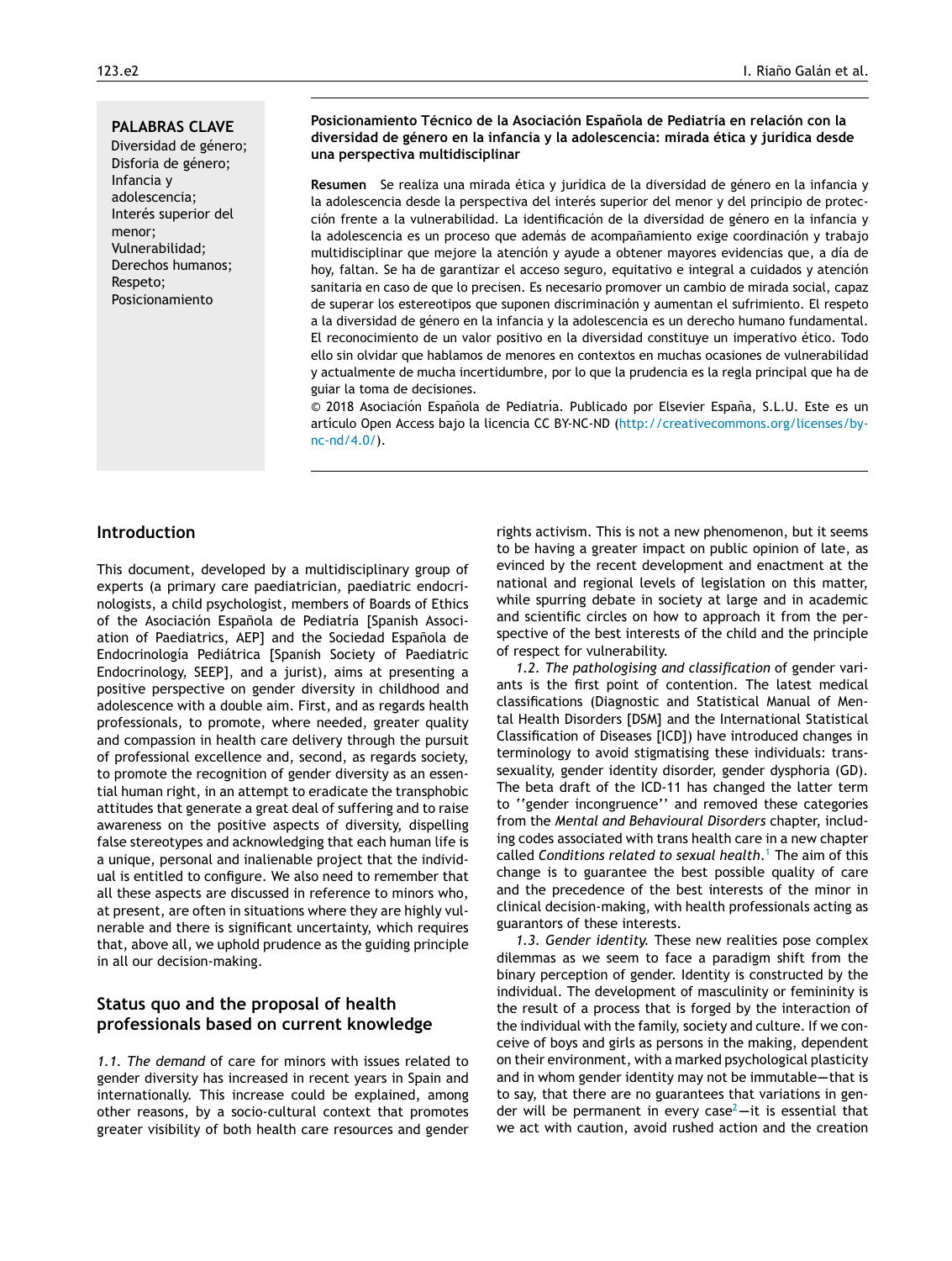of stereotypes, respect the rhythms and changing needs of each individual and learn to live with this uncertainty. Health professionals would not be involved with the intent to ''pathologise'' the phenomenon, but rather to guarantee that decisions are made taking into account the current scientific evidence, in pursuit of the best interests of the minor and adhering to the vulnerability principle.

*1.4. The management of gender variance* has been changing and is based on the experience of a small number of units that have worked with diverse groups. However, there are not enough studies, either in Spain or abroad, providing scientific evidence. Furthermore, the most recently published works propose different approaches to the management of gender diversity, but based on overcoming stereotypes and offering care based on client-centred solutions and support.

*1.5. The new international consensus guideline for the treatment of gender dysphoric/gender-incongruent persons*<sup>3</sup> [p](#page-5-0)roposes the following:

*1.5.1.* The clinical experience of facilities that have worked longest in this field has shown that different individuals have different circumstances and needs, and therefore the management of gender diversity issues must be multidisciplinary, long-term, and individualised.

*1.5.2.* The role of mental health professionals is key. They must be well educated, knowledgeable and experienced in regards to gender diversity, be willing to provide continuous care through transition.

*1.5.3.* Health providers should be careful to avoid harming individuals with conditions other than GD/gender incongruence with sex hormone treatment, as they may not benefit from the physical changes associated with this treatment.

*1.5.4.* It is pressing that further research be conducted, mainly prospective randomised controlled trials, to be able to improve the care provided to these persons.

This guideline mentions many of the concerns that we have noted thus far. The aim of psychological support should be to address painful experiences, such as discrimination or school bullying, and to promote wellbeing and psychological stability. It is important that we are aware that suffering is not intrinsic to gender variance, but often results from discriminatory responses from the environment.

Psychological assessment and evaluation may be tools that contribute to successful transitioning as opposed to impediments to free choice.

We ought to underscore that delaying or interfering with the implementation of appropriate medical interventions (hormone therapy) in adolescents could prolong the suffering of the person and contribute to a physical appearance that may elicit abuse and stigmatisation.

### **The ethical perspective: values that need to be taken into account**

*2.1. The best interests of the minor*, respecting to the extent possible the will and wishes of the minor in an area as essential to the person as is the construction of gender identity and the free development of personality.

We must not forget that when it comes to children and adolescents, the decision-making powers of the parents are bound by the principle of beneficence, so that they always have to act in the best interest of the individual they represent, their child. This is not equivalent to decision-making that only affects the individual making the decision, where autonomy is at play. Decisions made by another party, or, in legal terms, surrogate decision-making, are not governed by the principle of autonomy, but rather by the principle of beneficence. Parents may not freely make decisions on the behalf of their children, as they are bound to make decisions according to the child's best interests and that will not harm the child.

Usually, parents are best suited to determine what the best interests of the child are (although there are occasions in which each parent has differing views, which further complicates the issue). However, this rule is not without limits: it is bound by the principle of nonmaleficence. Thus, when parental decisions are clearly harmful, either by action or by omission, the state must provide resolution to the conflict, adopting whichever solution advances the best interests of the minor.

To this end, the role of both the ethics boards of health care services and of the legal authorities is absolutely crucial in cases where health professionals consider that the choices pursued by parents do not conform to the principle of beneficence.

*2.2.* The vulnerability principle. In the broadest sense, vulnerability is an essential aspect of human nature. However, some individuals are particularly vulnerable, chief among them minors. When it comes to gender diversity, minors are not only vulnerable in that they face specific risks, but also since depending on their status, environment or circumstances they do not have the resources to face these risks without being harmed. Vulnerability involves exposure to a risk and the inability to avoid or overcome its harmful effects. Thus, from a bioethics perspective, the degree of protection to be offered to these minors should be based on their risk of being harmed and the likelihood that they will benefit from intervention.

*2.3.* Support and active listening of the self-narrative of the minor, allowing the expression of their identity and ensuring that the narrative is genuine and not shaped by external agents (society, family) or internal factors (emotions). That is, it is important to provide support, not add to the suffering and not pose barriers to the minor, while also avoiding pushing or manipulating them.

*2.4.* Prudence, since the construction of gender identity is a process. As we already noted, it is essential to act with caution, respecting the natural pace of each individual, and learning to live with uncertainty.

*2.5.* Responsibility. The role of professionals is to advocate for the wellbeing of the minor, always pursuing their best interests while exercising caution. It is important to avoid extremes, either trivialising the experience of the minor or prescribing any treatment requested by the minor or family. Responsibility understood as ''a moral principle requiring care for the vulnerable.''[4](#page-5-0)

*2.6.* Recognition. It is a moral imperative that we recognise the positive value of diversity. Such recognition allows the transformation of conflictual relationships into cooperative relationships, tending to the needs of all parties involved in the relationship. In children and adolescents, it allows turning a situation marked by conflict into one characterised by cooperation, so it can be confronted from a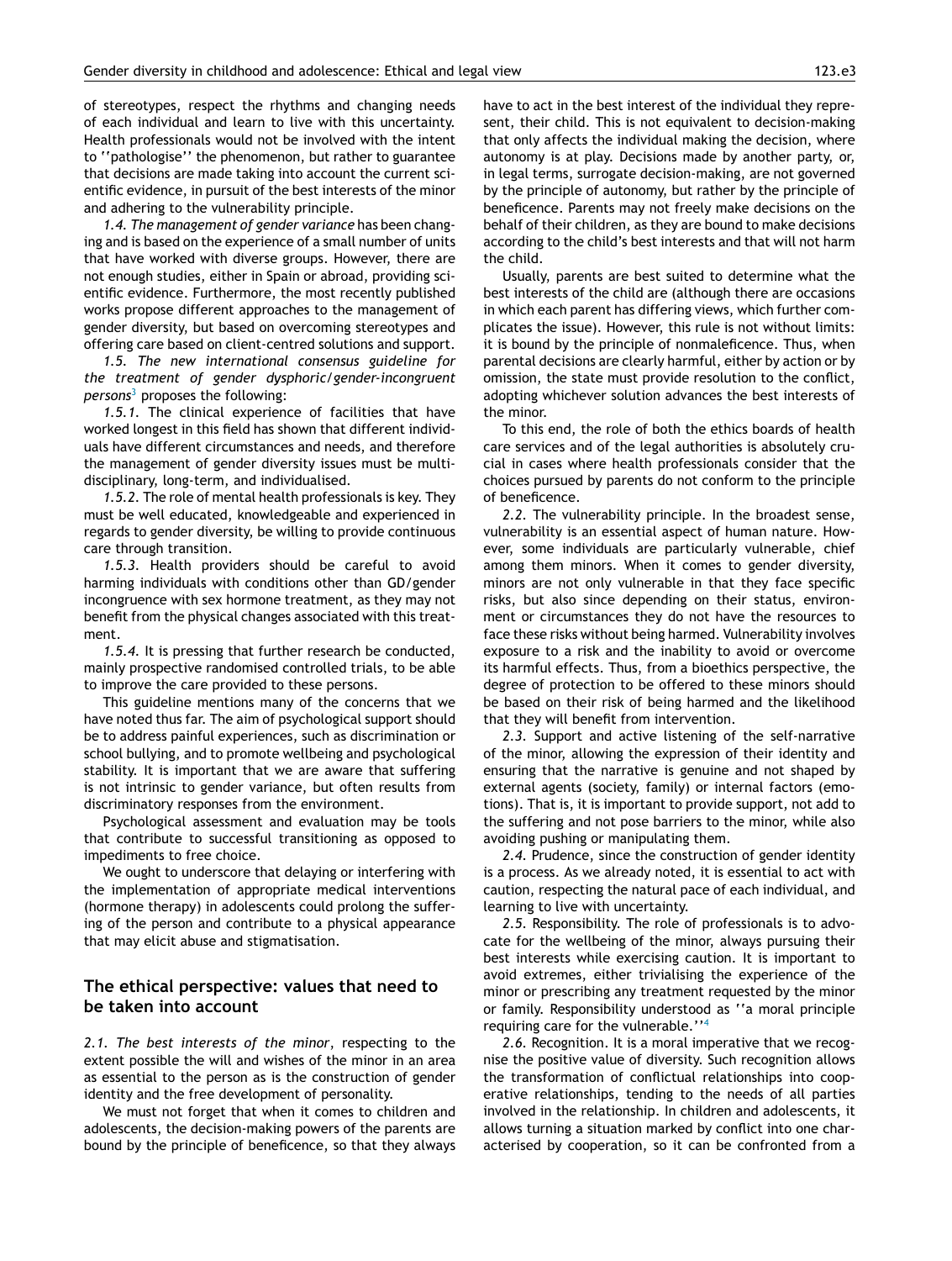more favourable perspective. This can be reflected in each of the spheres of recognition: (1) emotional: the experience of being accepted as one is, the acknowledgement of the individuality of the adolescent within the specific personal social context, promotes self-confidence; (2) legal: as a subject with rights and duties, which promotes self-respect; (3) social: manifested in the recognition of the positive contributions of the individual, which promotes self-esteem. In other words, recognition of the autonomy of the individual to the extent that is possible at each moment, allowing the person to exert their rights progressively and according to their maturity, listening to the individual and informing their values and expectations.

*2.7.* Respect for diversity. Beyond gender, what matters is the person. It is important to promote a shift in the social perspective so that stereotypes that lead to discrimination and suffering can be overcome. To think that these complex and diverse situations can be addressed just by allowing access to medication or surgery is oversimplifying matters. Thus, we must also act on the educational and social environments to prevent the ''pathologization'' of difference.

#### **The legal perspective**

*3.1.* The principles of the free development of the child's personality and of respect for human dignity call for a positive response to those individuals who, on perceiving a dissonance between their biological sex and their experienced gender, aim at adapting and developing their life plan according to their preferences, especially when this option does not affect or limit the rights and freedoms of others. The right to self-determination is so integral to human dignity that preventing a person from pursuing their own life plan is to negate the intangibility of human beings.

*3.2.* The State cannot keep a subject from developing a life plan according to their experienced gender and, furthermore, should actively promote it. However, when it comes to minors whose ability to make decisions is limited, the State also must act as the advocate of the minor.

*3.3.* From a legal perspective, the problem lies in gender variance occurring in *minors*, in some cases at very early ages. When it comes to minors and their decisionmaking powers, the Law distinguishes between decisions with reversible consequences and decisions with irreversible consequences, possibly limiting or even removing the power to decide until the person reaches adulthood. The quandary stems from those treatments that have irreversible consequences for the personal integrity of the minor or that carry significant risks.<sup>[5](#page-5-0)</sup> We must not forget, either, that as we noted before we are discussing the issue of decision-making by proxy, where the decision-making powers of parents are limited and bound by the principles of beneficence and the best interests of the minor. The Spanish Penal Code dictates that sterilisation and sex reassignment surgery performed by a doctor is punishable by law when the patient is a minor, regardless of consent from the legal guardians.

*3.4.* The lack of scientific evidence generates uncertainty as to what constitutes the best interests of the minor, which calls for utmost caution in the clinical management of these minors and even postponing treatments that have irreversible effects as long as possible.

#### **Recommendations**

[Table](#page-4-0) 1 presents the overall and specific recommendations for the care of gender non-conforming children and adolescents.

*4.1.* The management of children and adolescents with gender variance must avoid their stigmatisation and guarantee safe, equitable and integral access to health care as needed.

*4.2.* In children and adolescents, gender variance is identified through active listening of the self-narrative of the minor, allowing the expression of their identity and ascertaining that the presented narrative is genuine and not conditioned by external agents (family, society) or internal factors (emotions). This is a prolonged, complex and individualised process that requires not only support, but the establishment of frameworks for coordination and multidisciplinary work to not only improve care, but also develop the body of evidence that we are currently lacking. Positive medical support would be that which advances the best interests of the minor.

*4.3.* In this regard, as the gatekeepers to the health system, primary care paediatricians play an essential role in this positive and individualised support, personalising care according to the needs that may arise, which may range from the etiquette of the health professional during appointments (such as respecting the name chosen by the minor to match their experienced gender) to the identification of patients requiring referrals on the request of the minor or their family. To achieve this, we recommend that primary care paediatricians have at least basic training on issues specific to gender diversity, as well as accurate and updated information on local resources, including specialists (with the aim of enabling the coordination required to provide accessible and high-quality integral care, including referral to paediatric endocrinology and child and adolescent mental health services) and community organisations that could support the families and the minors (adolescents may find sharing similar and diverse experiences with peers particularly helpful).

*4.4.* Primary care professionals are also responsible for identifying potential abuse, understood as one or both parents inflicting suffering on the minor due to their failure to respect their gender identity. In such cases, professionals will first involve the competent ethics committees, seeking to resolve the conflict through mediation and, as a last resort, the legal system, always advocating for the best interests of the minor.

*4.5.* Similarly, it is important to promote the active participation of the minor in decisions involving their health, to a degree determined by their level of maturity and the severity of the consequences of the decisions. This requires providing adequate information in language that is clear, understandable and adapted to the minor and the family.

*4.6.* Access to any medical or surgical care will require, in every case, verification of the individual's transsexuality with ruling out of potential disorders, a process that will include an endocrine and a psychological evaluation. These evaluations do not stem from a belief that transsexuality is a disease. Instead, it seeks to confirm that the self-narrative is not affected by potential disorders and, should any such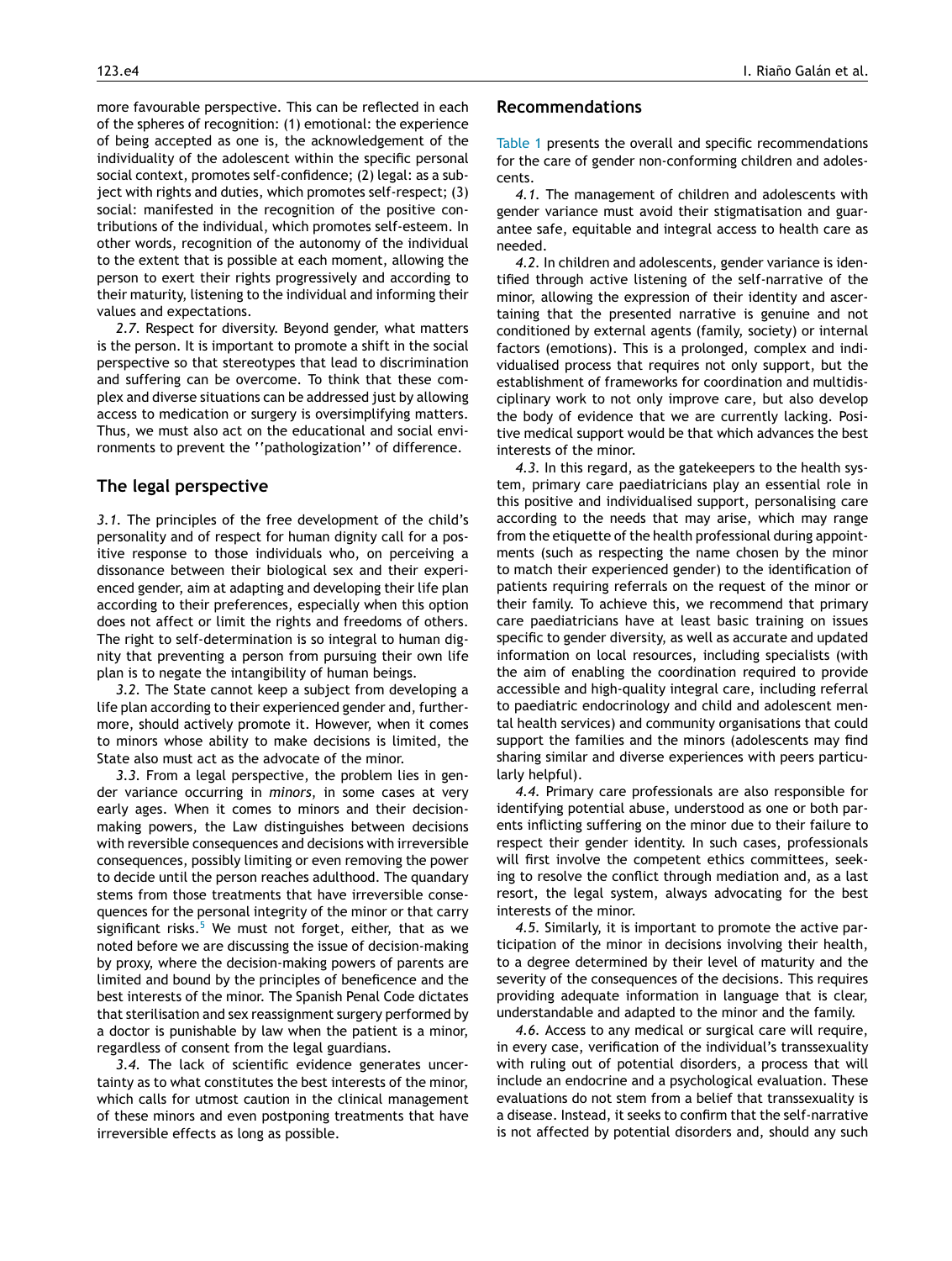#### <span id="page-4-0"></span>**Table 1** Overall and specific recommendations for the care of children and adolescents with gender variance.

Overall recommendations for the multidisciplinary team (PC paediatrician, psychologist, paediatric endocrinologist)

Positive and individualised support: individualised needs (use chosen name, requests for referrals, etc.) Role of advocates for the best interests of the minor

Promote active involvement of the minor in making decisions about health (maturity, severity, consequences) Provide information using language that is clear, understandable and adapted to the minor and their family Fluid communication with the school system

Multidisciplinary followup of cases; coordination of PC paediatrician/psychologist/paediatric endocrinologist Perform clinical research with the end of improving quality of care

| [10pt]<br>Specific recommendations                                                                                                        |                                                                                                                 |                                                                                                                          |
|-------------------------------------------------------------------------------------------------------------------------------------------|-----------------------------------------------------------------------------------------------------------------|--------------------------------------------------------------------------------------------------------------------------|
| PC paediatrician                                                                                                                          | Psychologist                                                                                                    | Paediatric endocrinologist                                                                                               |
| Specific training in basics of care<br>Coordination of PC/speciality<br>services: integral care that is<br>accessible and of high quality | Verify transsexuality: active listening<br>of minor's self-narrative (before<br>treatment)                      | Verify transsexuality: active listening of<br>minor's self-narrative (before<br>treatment)                               |
| Information on local resources:<br>- Specialised professionals<br>- Social worker                                                         | Psychological support (minor, family):<br>promote wellbeing and stability                                       | Basic endocrine evaluation<br>Diagnostic tests to rule out<br>intersexuality                                             |
| - Advocacy groups (peer and family<br>groups)                                                                                             | Identification of painful experiences<br>(bullying, discrimination, rejection<br>by family): support, resources | Ruling out disorders (initiate treatments)<br>Decide on prescription (if requested) of:<br>- GnRH analogues (reversible) |
| Detection of suspected abuse (family,<br>school): intervention through the<br>Health Care Ethics Committee or the                         | Support in school, facilitating<br>transitioning<br>Counselling in social transitioning                         | - Cross-sex therapy: sex hormones<br>(partially irreversible)                                                            |
| legal authorities                                                                                                                         | Rule out psychiatric disorders (offer<br>treatment as needed)                                                   | Follow up: blood tests, side effects                                                                                     |
| Assess referral needs: psychologist<br>and paediatric endocrinologists of the<br>multidisciplinary team                                   |                                                                                                                 | Exercise caution in prescription of<br>irreversible treatments                                                           |
| Health education: healthy lifestyle<br>(hormone treatments)                                                                               |                                                                                                                 |                                                                                                                          |

disorders be identified, to provide adequate treatment. While these psychological interventions are underway, diagnostic tests should be performed to rule out possible disorders of sex development (intersexuality). The aim of all of the above is to guarantee to the degree possible the clinical safety of individuals that receive medical or surgical treatment. The role of health professionals is to guarantee the wellbeing of the minor, always in pursuit of their best interests, beyond the mere prescription of treatment.

*4.7.* Children and adolescents that meet the criteria for GD/gender incongruence and request medical care will be evaluated by the paediatric endocrinologist of the multidisciplinary team. Treatment with GnRH will be initiated when the person reaches puberty with the purpose of inhibiting the development of secondary sex characteristics. In adolescents that request cross-sex hormone therapy, whose results are partially irreversible, we recommend delaying its initiation until the multidisciplinary team (endocrinologist and mental health professional) has confirmed the persistence of GD/gender incongruence and the individual is mature enough to provide informed consent, which usually occurs by age 16 years in adolescents.

*4.8*. The lack of scientific evidence on what constitutes the best interests of the minor demands utmost caution in the management of cases overall, and possibly postponing treatments that have irreversible effects as long as possible.

In short, as scientific societies we must strive to promote respect for gender diversity in childhood and adolescence not only because it is an inalienable right, but also because it is a moral imperative to recognise the positive aspects of human diversity.

## **Conflicts of interest**

The authors have no conflicts of interest to declare.

#### **Acknowledgments**

We thank the president of the SEEP for spurring this initiative, and the president of the AEP for accepting it and promoting it. Both gave us the opportunity to form the working group and benefit from collaborative reflection.